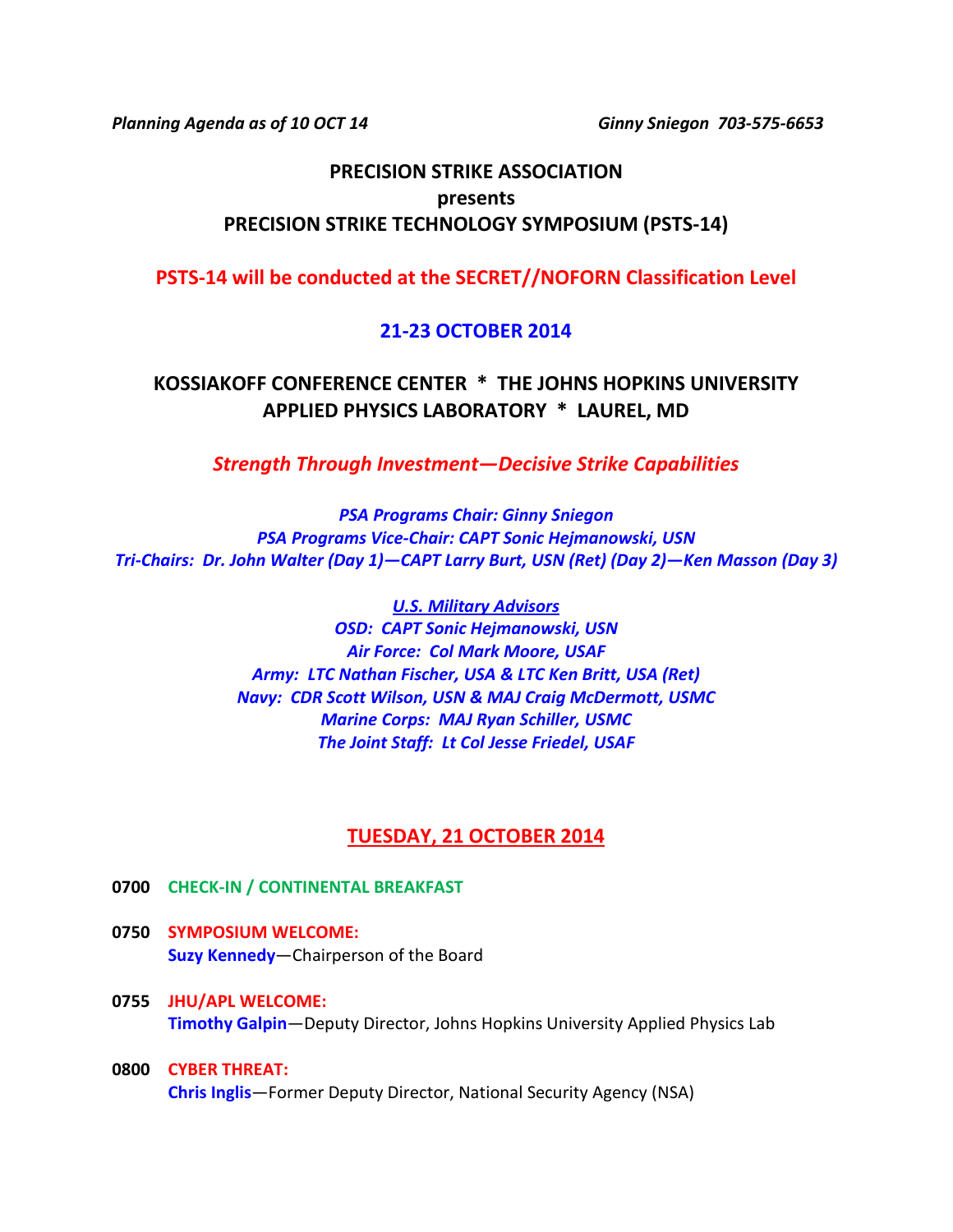- **0845 PRECISION STRIKE CHALLENGES AND OPPORTUNITIES KICK-OFF: Rear Admiral Mat Winter, USN**—PEO for Unmanned Aviation and Strike Weapons, NAVAIR, Patuxent River
- **0930 NETWORKING REFRESHMENT BREAK**
- **1000 OPENING KEYNOTE ADDRESS: Vice Admiral William H. Hilarides, USN**—Commander, Naval Sea Systems Command
- **1045 INTELLIGENCE SESSION:**
	- **Session Chair—Scene Setter Overview: Richard Smith**—Chief, Defense Technology & Long-Range Analysis Office, DIA
	- **Foreign Threat Trends: Steve Bailey**—DIA
	- **Worldwide Ballistic Missile Programs: Jonathan Trimble**—DIA
	- **Middle East UGF Programs: Jamie Guy & Coleen Martinez**—DIA
	- **East Asia Update: Frank Miller**—DIA
- **1215 INFORMAL LUNCHEON BUFFET—Kossiakoff Center Dining Room**
- **1245 LUNCHEON ADDRESS—RESURRECTING PEACE THROUGH STRENGTH: Dr. Peter Huessy—**President, Geostrategic Analysis
- **1330 OPERATIONAL READINESS OF JOINT FORCES FOR PRECISION STRIKE: Frank DiGiovanni**—Acting Deputy Assistant Secretary of Defense (Readiness) & Director, Force Readiness and Training, OUSD (Personnel and Readiness)
- **1415 STRATEGIC ISR—DEFENSE STRATEGY ADJUSTMENTS: Dyke Weatherington**—Principal Director for Space, Strategic & Intelligence Systems, OUSD(AT&L)
- **1500 REFRESHMENT BREAK**
- **1515 LONG RANGE ANTI-SHIP MISSILE (LRASM): Dr. Arthur "Artie" Mabbett**—Tactical Technology Office (TTO), Defense Advanced Research Projects Agency (DARPA)
- **1600 PRECISION MINIATURE MUNITIONS—EFFECTS AND APPLICATIONS: Douglas Storsved***—*Principal Weapons Engineer, ATK Armament Systems
- **1630 HOT SPOTS IN AFRICA: Martin Kindl—**DIO for Sub-Saharan Africa, DIA
- **1715 EVENING RECEPTION**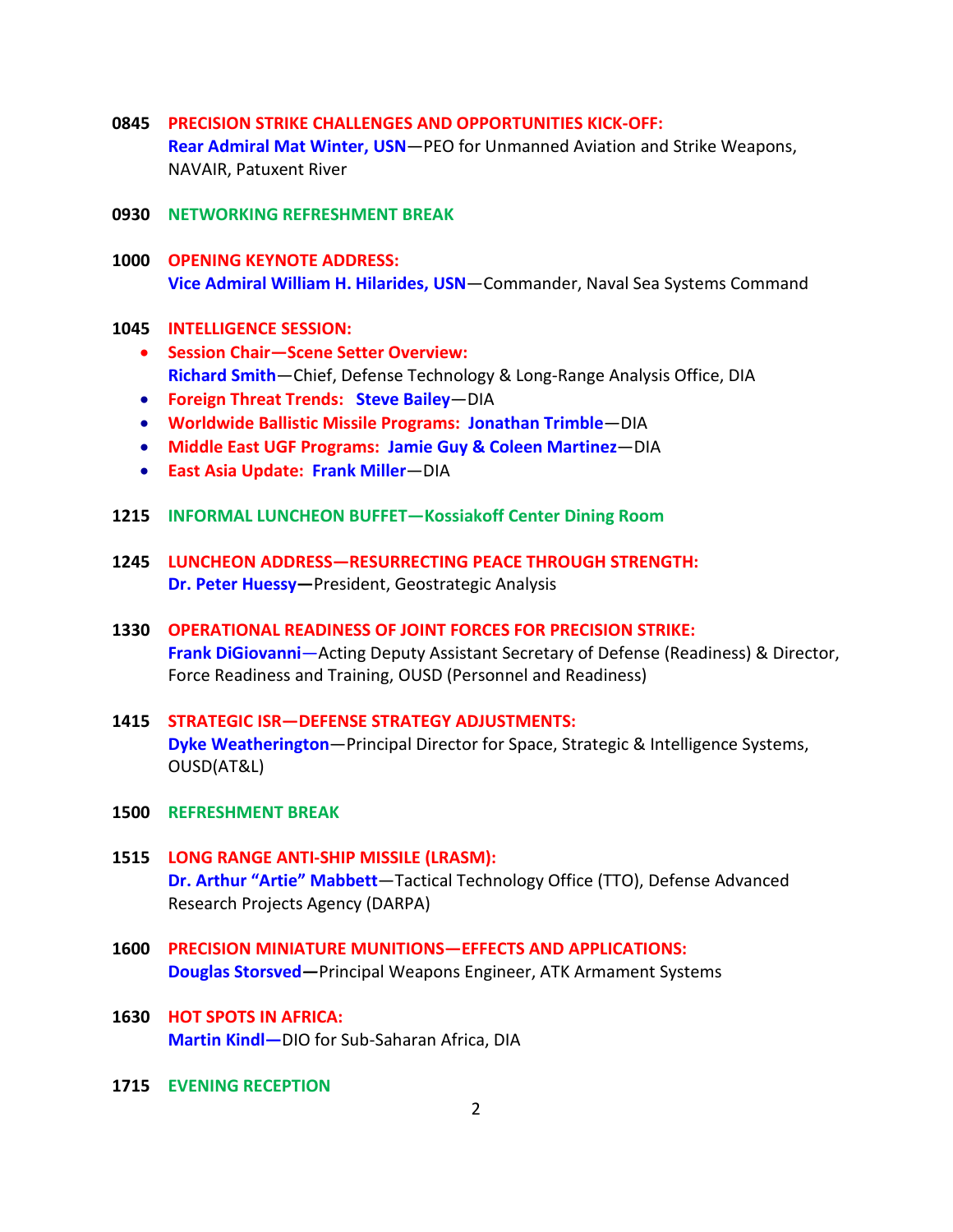## **WEDNESDAY, 22 OCTOBER 2014**

- **0700 CHECK-IN / CONTINENTAL BREAKFAST**
- **O745 THE IMPERATIVE OF CONGRESSIONAL SUPPORT FOR OUR MILITARY: Representative Rob Wittman (VA-01)**—House Armed Services Committee
- **0815 SPECIAL OPERATIONS FORCES PERSPECTIVES ON PRECISION STRIKE: Colonel Eric Forsyth, USAF**—PEO, Fixed Wing, United States Special Operations Command (USSOCOM)
- **0900 TECHNOLOGY SURPRISE—NEED FOR REBALANCE OF R&E INVESTMENTS: Alan Shaffer—**Principal Deputy Assistant Secretary of Defense, Research & Engineering, OSD
- **0930 NETWORKING REFRESHMENT BREAK**
- **1000 NATO'S ROLE IN THE NEW SECURITY ENVIRONMENT: Speaker TBD—**United States European Command (USEUCOM)
- **1030 RUSSIAN MILITARY POWER IN EUROPE—INTENTIONS, DOCTRINE & CAPABILITIES: Dr. Stephen Blank**—Senior Fellow for Russia, American Foreign Policy Council
- **1115 SLAAD STUDY ON IAMD: Dr. Steve Woodall**—President and CEO, Strategic Synthesis, Ltd. (LLC)
- **1145 INFORMAL LUNCHEON BUFFET—Kossiakoff Center Dining Room**
- **1215 RICHARD H. JOHNSON TECHNICAL ACHIEVEMENT AWARD CEREMONY:**
	- Presentation of Sixth Richard H. Johnson Award to **Chris Geswender**—Retired from Raytheon Missiles Systems; currently an advisor to several small technology companies
	- **Remarks: Chris Geswender**

#### **1240 CONVENTIONAL PROMPT GLOBAL STRIKE SESSION:**

- **Session Chair—Scene Setter Overview: Colonel Jim Colebank, USAF—**Deputy for Strategic Systems, Deterrence & Global Response, OUSD(AT&L)
- **Advanced Hypersonic Weapon David Keese—**Director, Integrated Military Systems, Sandia National Laboratories
- **Prompt Global Strike Warhead Design & Test Status Susan Hurd—**Special Assistant for Conventional Prompt Global Strike, Strategic Systems Program, U.S. Navy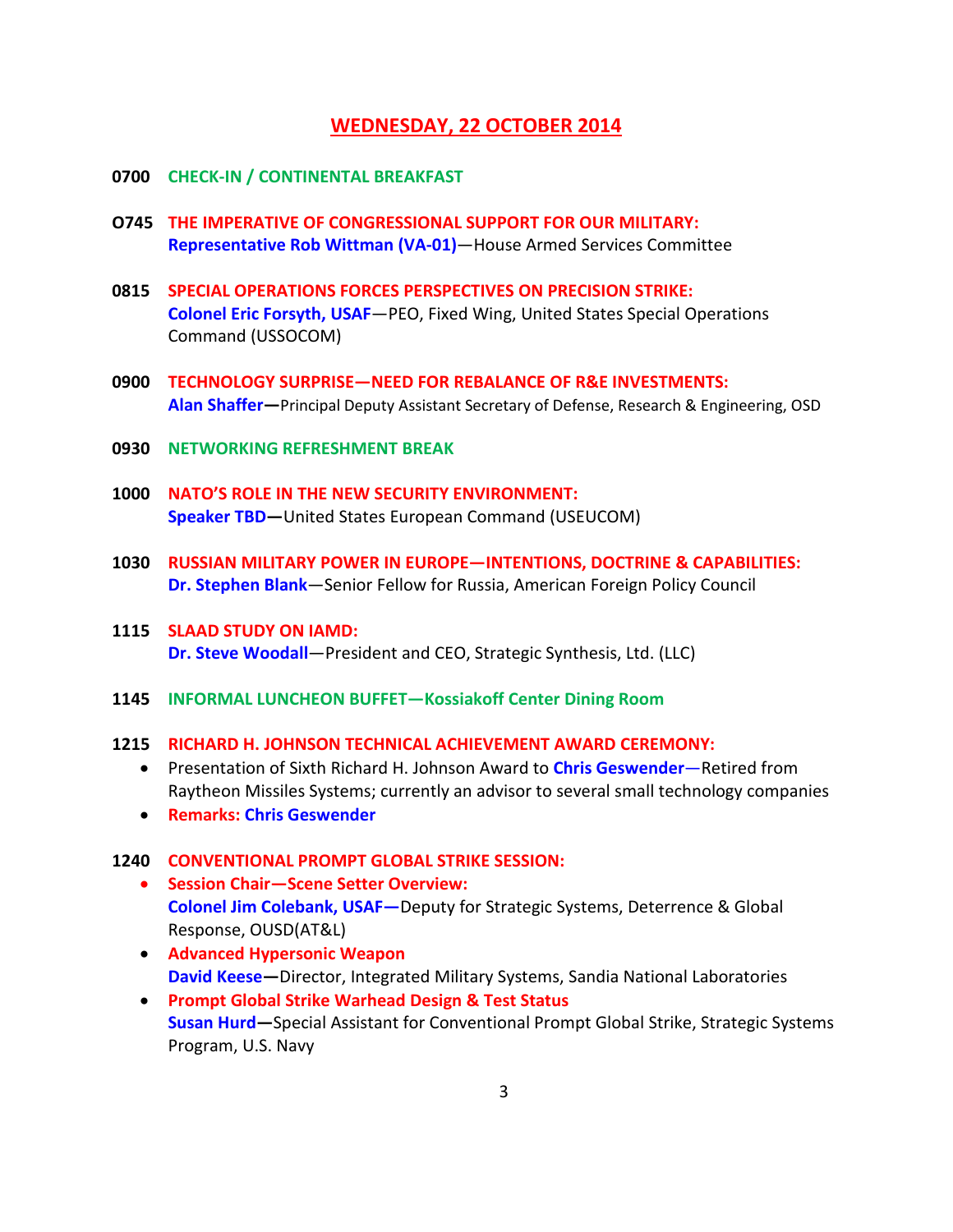- **1400 HIGH ENERGY LASER TECHNOLOGIES AND APPLICATIONS: Dr. Bruce Carlsten**—Laboratory Fellow, Los Alamos National Laboratory
- **1445 REFRESHMENT BREAK**
- **1500 AREA EFFECTS MUNITIONS ROADMAPS: John Schirrippa**—Force Application Division, J-8, Joint Staff
- **1530 THE CONVERGING TECHNOLOGIES OF ELECTRONIC WARFARE: Jay Kistler**—Director for Electronic Warfare & Countermeasures, ASD (R&E)
- **1615 NEXT GENERATION JAMMERS TECHNOLOGIES: Commander Rob "KY" Croxson, USN**—PMA-234, NAVAIR
- **1700 WEB-BASED POINT MENSURATION: Mark Munsell**—National Geospatial Intelligence Officer for Targeting Issues (NGO-T), National Geospatial-Intelligence Agency (NGA)
- **1745 DEPART FOR THE DAY**

### **THURSDAY, 23 OCTOBER 2014**

- **0700 CHECK-IN / CONTINENTAL BREAKFAST**
- **0745 POTENTIAL OF MULTIPHASE BLAST WEAPONS TO ENHANCE NEAR-FIELD LETHALITY IN PRECISION STRIKE: Dr. Larry McMichael**—Associate Program Leader, S Program, Lawrence Livermore National Laboratory
- **0815 ARMING CURRENT & NEXT GENERATION AIRCRAFT—COUNTER A2/AD: Joseph Letsinger**—AFRL/RWP Strategic Planning & Demonstration, Munitions Directorate, Eglin AFB
- **0900 STANDOFF MUNITIONS APPLICATION CENTER (SMAC): Colonel Jay "Walrus" Lennon, USAF**—Deputy Director of Operations, Air Force Global Strike Command & SMAC Architect as the previous 603 AOC Commander
- **0930 REFRESHMENT BREAK**
- **0945 CHANGING STRATEGIC INTERESTS: Gregory Weaver—**Principal Director for Nuclear Missile Defense, OUSD (Policy)